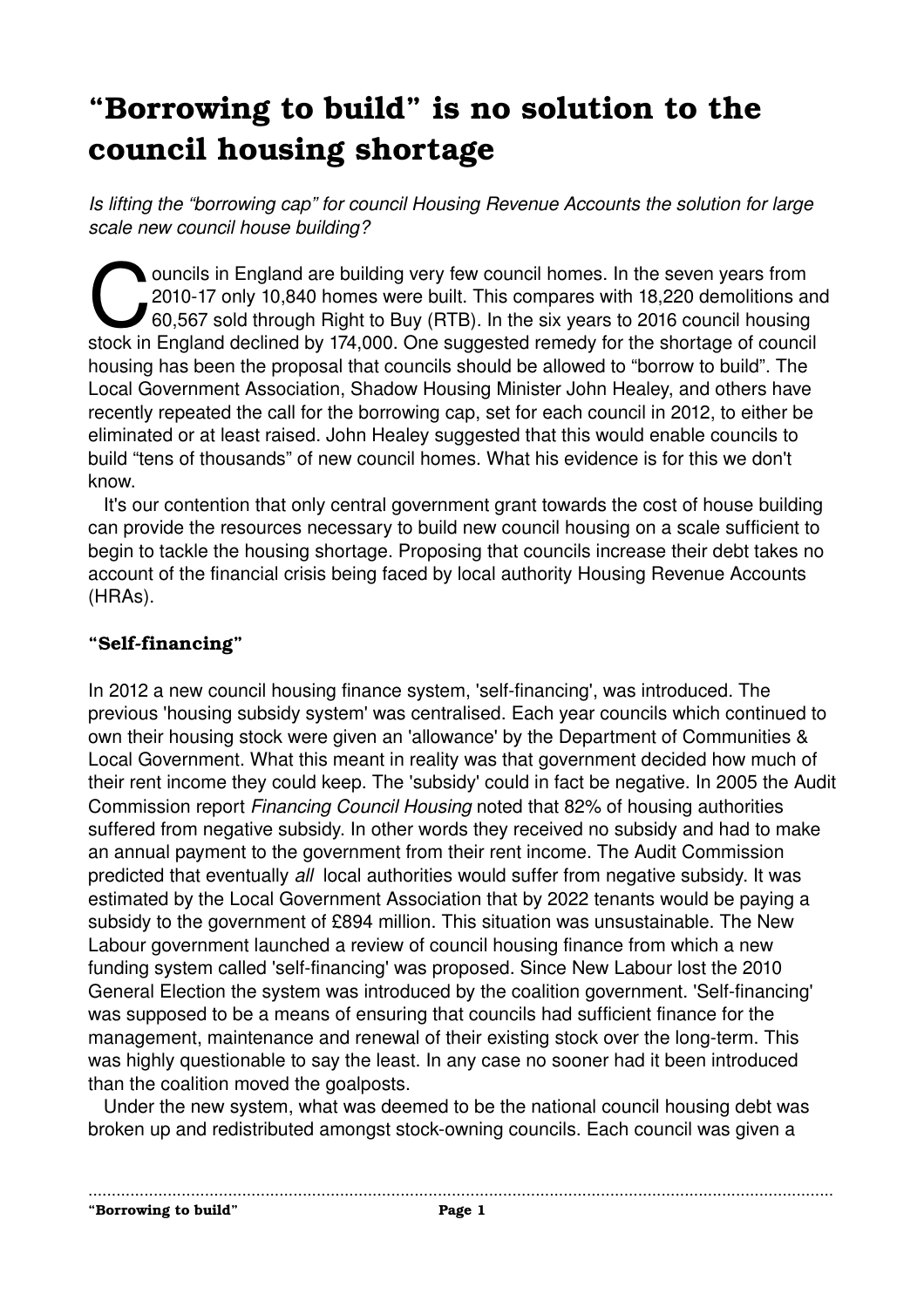certain level of debt and a debt limit for it's Housing Revenue Account. The 136 local authorities given additional debt had an extra £13 billion debt imposed on them. A minority, 33, had some debt relief of £5 billion. The councils with extra debt were given a 'loan/s'<sup>[1](#page-1-0)</sup> by the government's Public Works Loan Board (PWLB) equal to the extra debt. Councils have to pay annual interest on it<sup>[2](#page-1-1)</sup>. Nominally the 'loan' was for 30 years, though local authorities had discretion as to how much they paid off, and when, or if they paid it at all. From the point of view of the PWLB the longer the loan remains the more interest they take in. Some councils such as Swindon determined to pay a fixed sum each year, in Swindon's case £5 million<sup>[3](#page-1-2)</sup>. Others, such as Bristol, decided not to repay any of the loan back because they they had insufficient money for the maintenance and renewal of their housing over the long term.

 The debt each council was set comprised extra debt decided by the government and socalled historic debt of £18 billion left over from historic building programmes (much of it the product of 'creative accounting' by the Treasury). The "borrowing headroom", that is to say how much extra borrowing it was allowed to take on, is the difference between the debt and the debt limit. The borrowing capacity for all councils with HRAs was £2.856 billion in 2012.

#### **Borrow to build?**

The demand for eliminating or raising the borrowing cap might suggest that councils have used up all their borrowing capacity and are demanding more because they have none left. Yet that is far from the case. Whilst statistics for individual council borrowing are not readily available the government's COR4 data shows council HRA debt and "borrowing headroom". STCG has analysed this data for the financial year 2016/17. We have compared it with the 2012 'debt settlement'. We can see which authorities have increased their debt, implying extra borrowing, which councils have utilised their borrowing capacity, and by how much.

 By 2017 their collective borrowing capacity had risen by £736 million; to £3.592 billion from £2.856 billion. This is an indication that councils have been very wary of taking on extra debt given the financial stresses they are under (of which more later).

 There are 166 councils with an HRA. By 2017 just 49 of them had a lower borrowing capacity, suggesting they have borrowed more<sup>[4](#page-1-3)</sup>. As you can see from the table below half of them have lowered their borrowing capacity by less than £5 million over 5 years. Only 13 councils had a £20 million or more decrease in their borrowing capacity.

| <b>Number of councils</b> | Lower borrowing capacity     |
|---------------------------|------------------------------|
| 10                        | less than £1 million         |
| 15                        | £1 million to £4.999 million |

<span id="page-1-0"></span>1 Swindon actually took on 22 loans designed to equalise expenditure over the 30 years of their business plan.

<span id="page-1-1"></span>2 The rate of interest was 3.26%. There was no money changing hands, of course. It was merely an accounting exercise between the Treasury and the PWLB, which is an agency of the Treasury.

<span id="page-1-2"></span>3 Actually Swindon hasn't paid the money back to the PWLB. It has transferred it to the council's General Fund for reasons explained in the text.

<span id="page-1-3"></span>4 Debt borrowing figures for council housing are unavailable. An FOI request to the DCLG elicited the response that they don't know since they do not differentiate between local authority debt overall and debt relating to HRAs.

**"Borrowing to build" Page 2**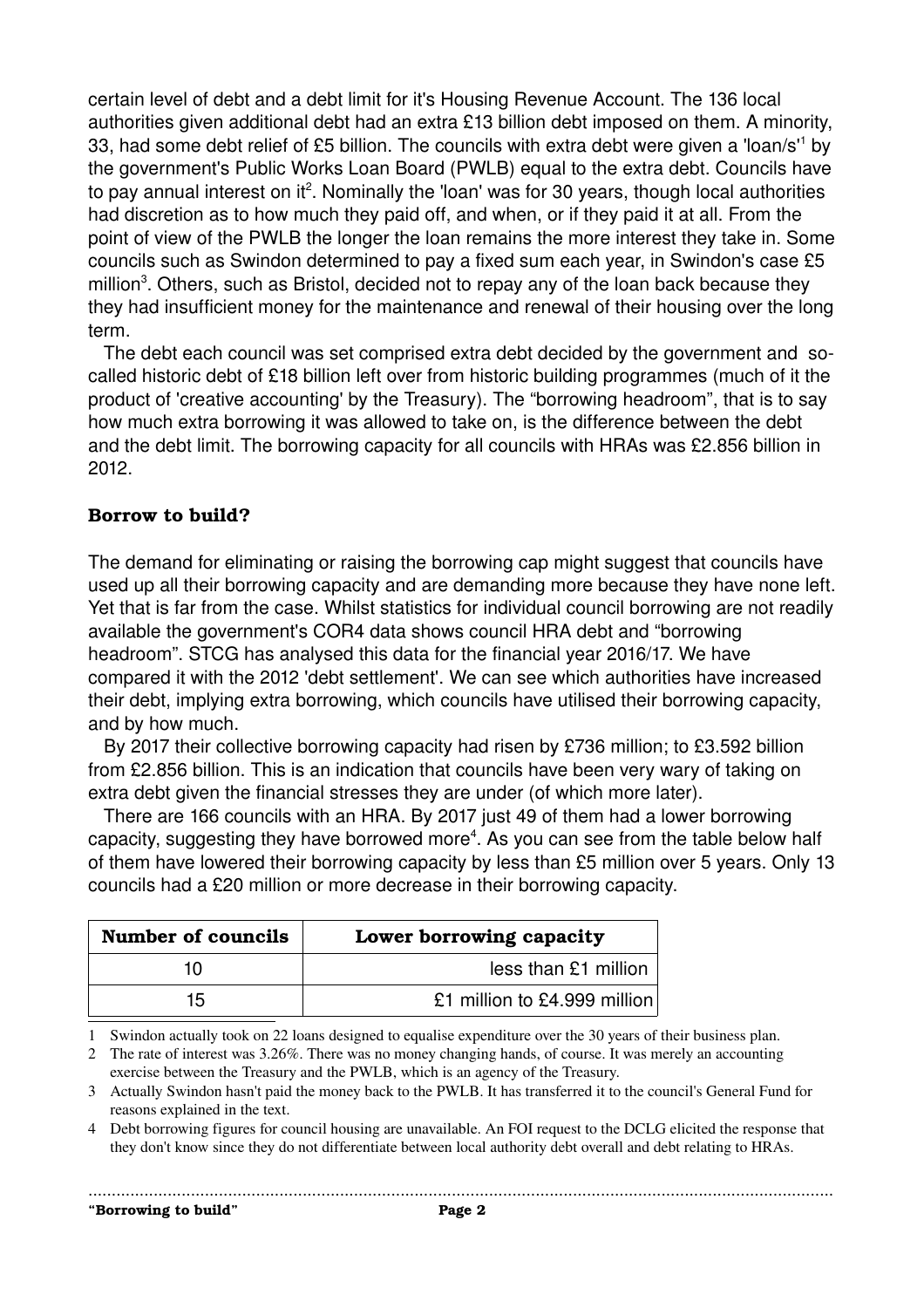|    | £5 million to £9.999 million   |
|----|--------------------------------|
|    | £10 million to £19.999 million |
| 13 | £20 million and above          |

How much of their borrowing capacity have these councils used? Excluding those with a negligible borrowing capacity (e.g. £1,000) we find that of 44 councils only 12 have used 75% or more, 26 of them less than 50%.

#### **Percentage of borrowing cap used**

| Less than $25\%$   $25-49\%$   50-74% |  | $75%$ plus |
|---------------------------------------|--|------------|
|                                       |  |            |

#### **Bidding to borrow more**

In response to calls for raising the borrowing limit, in April 2014 the government offered councils the opportunity to bid for the facility to borrow an extra £300 million overall. The offer was a flop. In the first round of bidding only £62 million extra borrowing capacity was granted. In a second round only £60 million was added, meaning that only £122 million was granted, less than half the available £300 million. This showed the reluctance of councils to take on more debt given their financial circumstances.

## **Paying back the debt?**

There are 113 councils whose borrowing capacity has increased. This suggests that they have been paying off some of the original 'loan/s' from the PWLB or transferring it to the General Fund. If a council pays off part of the 'loan' then their borrowing capacity rises accordingly. However, the increase is marginal for many councils, with 43% having an increased their borrowing capacity by less than £5 million over 5 years.

| <b>Number of councils</b> | Increased borrowing capacity    |
|---------------------------|---------------------------------|
| 20                        | less than £1 million            |
| 29                        | £1 million to £4.999 £5 million |
| 24                        | £5 million to £9.999 million    |
| 23                        | £10 million to £19.999 million  |
|                           | £20 million and above           |

In the case of Swindon Council it decided to pay off the original loan by £5 million a year, which means that the cap has risen by £25 million in the 5 completed financial years since the new system was introduced. Its "borrowing headroom" increased from £21 million to £46 million. Yet like many other councils it hasn't borrowed any more from the PWLB because it has insufficient funds to maintain and renew its existing housing over the course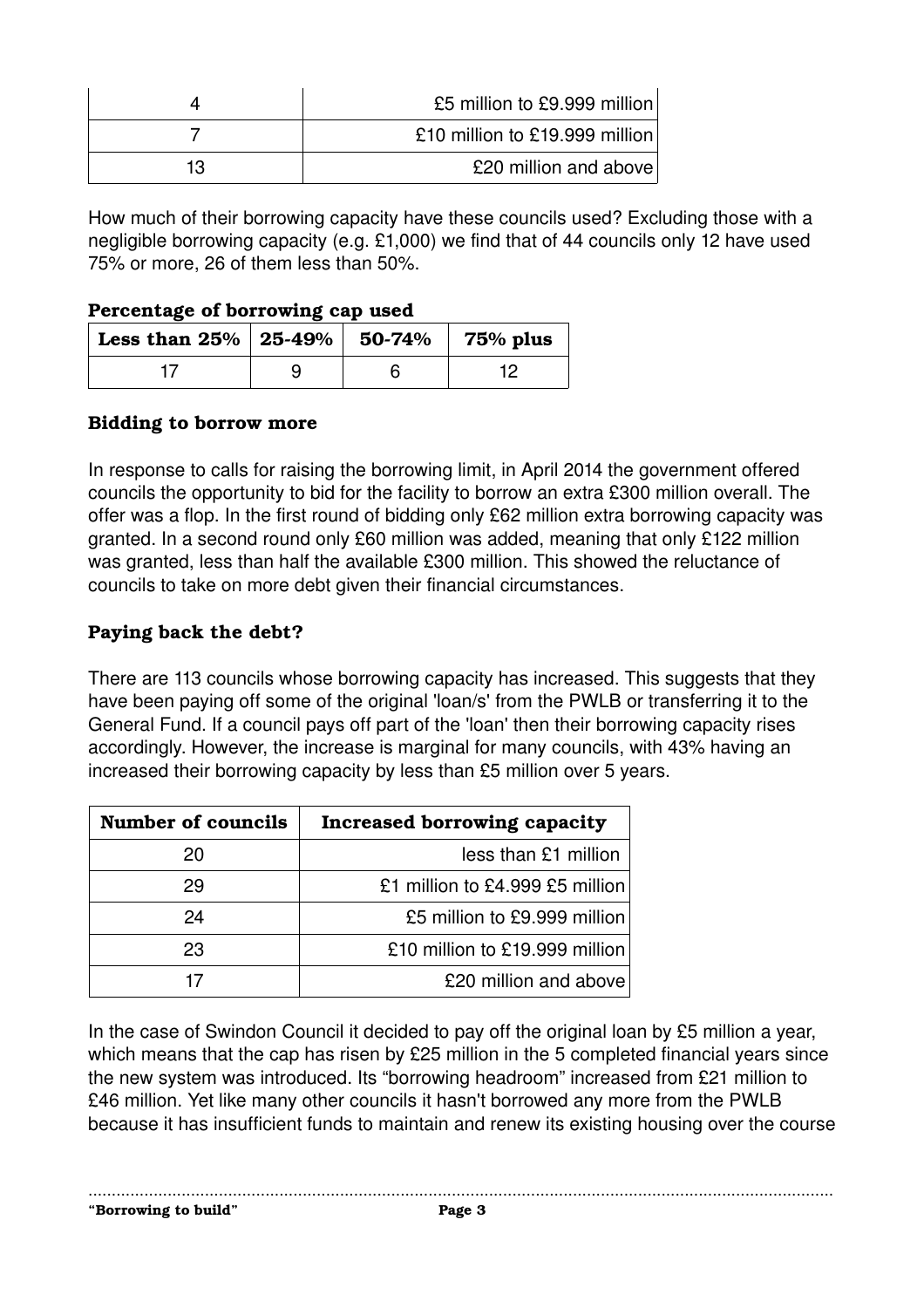of its 30 year business plan. The fact that only 17 councils have seen their borrowing capacity increase by £20 million and above, suggests that very few are paying off the 'loan' consistently on an annual basis.

 There are 59 councils whose debt has increased. However, the scale of borrowing must have been very small, with 32 increasing their debt by less than £5 million. Only 10 increased it by £20 million or more. Overall these 59 authorities increased their debt by £834 million. *Yet 4 authorities only were responsible for £420 million of it*.

| <b>Number of councils</b> | <b>Increased debt</b>          |  |  |
|---------------------------|--------------------------------|--|--|
| 14                        | $less than £1$ million         |  |  |
| 18                        | £1 million to £4.999 million   |  |  |
| я                         | £5 million to £9.999 million   |  |  |
|                           | £10 million to £19.999 million |  |  |
|                           | £20 million and above          |  |  |

There were 107 councils whose debt is lower than in 2012. However the debt of 44 of these fell by less than £5 million. Excluding the five which transferred their stock only 14 councils with an HRA have cut their debt by £20 million or more. It would appear that a small minority have consistently paid off debt each year or transferred it to the General Fund.

| <b>Number of councils</b> | lower debt                     |
|---------------------------|--------------------------------|
| 17                        | less than £1 million           |
| 27                        | £1 million to £4.999 million   |
| 19                        | £5 million to £9.999 million   |
| 25                        | £10 million to £19.999 million |
| 19                        | £20 million and above          |

The outstanding debt for all councils owning housing at the end of 2016-17 was £26.019 billion as compared to £26.933 billion in 2012. However, when you deduct £501 million which was debt write-off for five councils that transferred their stock to housing associations, after the introduction of 'self-financing', the remaining stock owning councils have only paid off roughly £413 million in the five completed years since 2012. More than two thirds of councils that have cut their debt have done so by less than 10%.

#### **Percentage of debt cut**

|                   | <5% |  | $ 5\% $ < 10% $ 10\% $ < 15% $ 15\% $ < 20% $ 20\% $ |  |
|-------------------|-----|--|------------------------------------------------------|--|
| No of authorities | -42 |  |                                                      |  |

Does the fact that some councils are paying off their loan over 30 years mean that they have enough money to maintain and renew their existing stock? Not at all. The reason why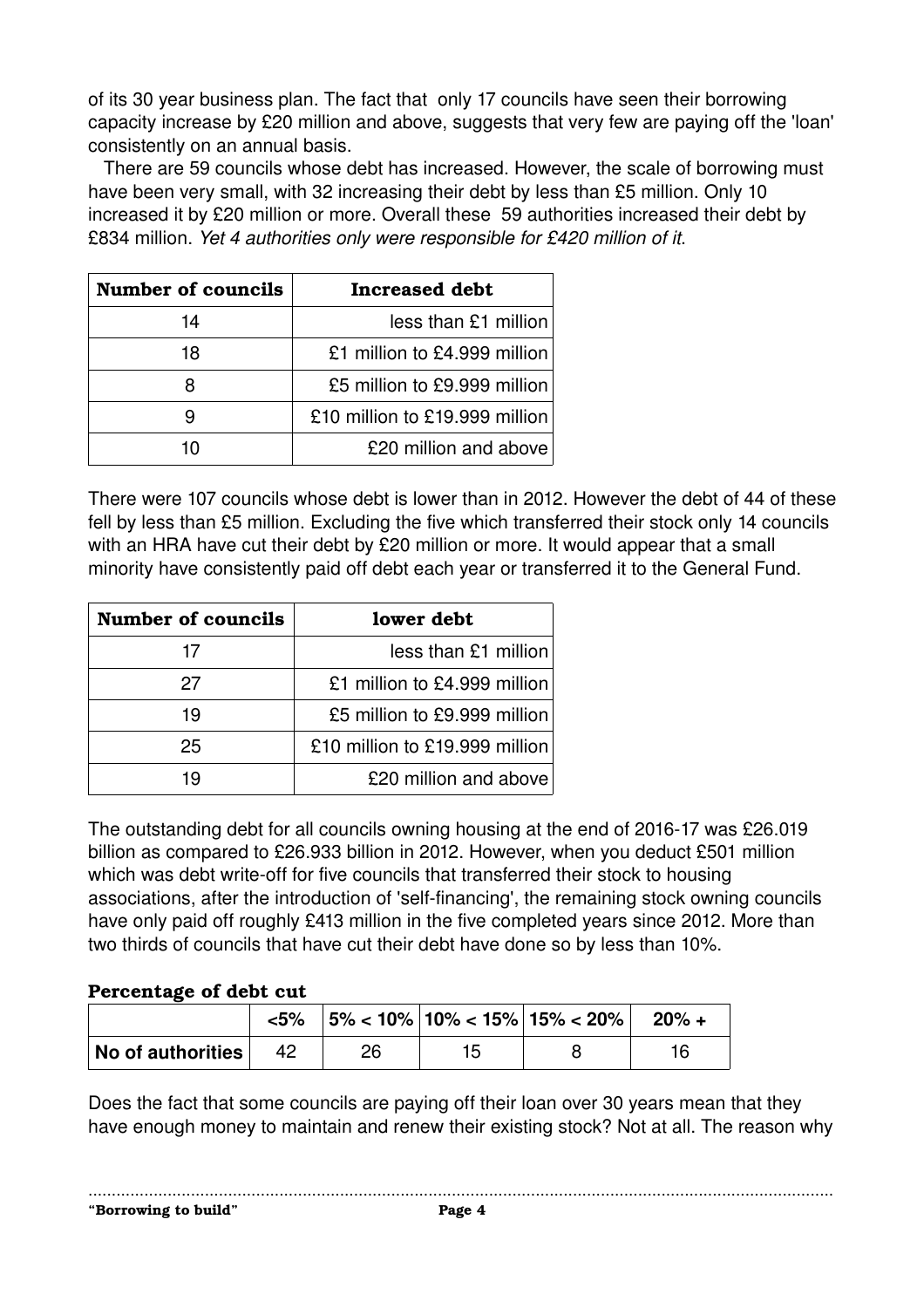Swindon decided to 'pay off' their loan in equal annual instalments was essentially for the benefit of the General Fund rather than the HRA and its tenants. £5 million was paid into the General Fund because it served as a form of cheap borrowing. When the decision was made to do this it was cheaper for the General Fund to pay the annual interest for that part of the loan than to borrow money from the PWLB because the interest rates were higher than the 3.26% which was the rate for the £138.6 million 'loan' which was part of the 2012 'debt settlement'.

 From this evidence it is clear that to imagine that extra borrowing will be snapped up by councils to build on a large scale is far-fetched. Even though borrowing interest rates are low, HRAs would have to service the extra debt on top of the £26 billion they already have.

#### **HRA financial crisis**

The reluctance of councils to increase their debt is understandable in the light of government policies which have blown a hole in their business plans. When the new system was introduced in 2012 they had to draw up 30 year business plans. Their projections were based on estimates of income and expenditure. Yet no sooner had the new system been introduced than the government implemented policies that undermined the financial projections of these business plans. These policies were:

- $\geq$  Changing the rent formula that councils had to operate from RPI + 0.5% + plus up to £2 a week extra, to CPI plus 1%;
- $\triangleright$  Increasing discounts for right to buy sales and cutting the qualifying period from 5 to 3 years, which led to a fourfold increase in sales and hence the loss of much more rent than was estimated in the business plan;
- $\triangleright$  Introducing a 4 year, 1% a year, rent cut.

As a result of these policies council HRAs are taking in far less income than projected in their 2012 business plans. As you can see from the Appendix below individual councils will collect hundreds of millions of pounds *less* in rent income than they planned for. The Association of Retained Council Housing estimated that councils would lose more than £2 billion as compared to their projected income if the rent formula of  $CPI + 1\%$  had been left in place.<sup>[5](#page-4-0)</sup> The cumulative impact over the remaining years of the 30 year business plan would be in the region of £30 billion less.

 The result of this crisis is that councils are cutting back on planned spending, delaying the renewal of key components such as roofs, kitchens, bathrooms etc. Whilst these cutbacks are not necessarily a threat to life and limb they do mean that the standard of homes, and hence the living conditions of tenants, are likely to deteriorate. Councils are not renewing key components within their allotted life-span. Just to take the example of Swindon a housing stock survey proposed that an annual spending programme of £7 million on non-traditional (prefabricated) stock would be necessary for the next ten years in order to prolong the life of these properties. Yet for the next financial year spending on them is projected at £1.75 million. For the three years after that they are proposing to reduce spending on this work to zero in order to accommodate work on tower blocks.

<span id="page-4-0"></span><sup>5</sup> The government was committed to a rent formula of CPI + 1% for ten years starting from 2015. yet within months of its implementation it was abandoned in favour of a 4 years annual rent cut of 1%.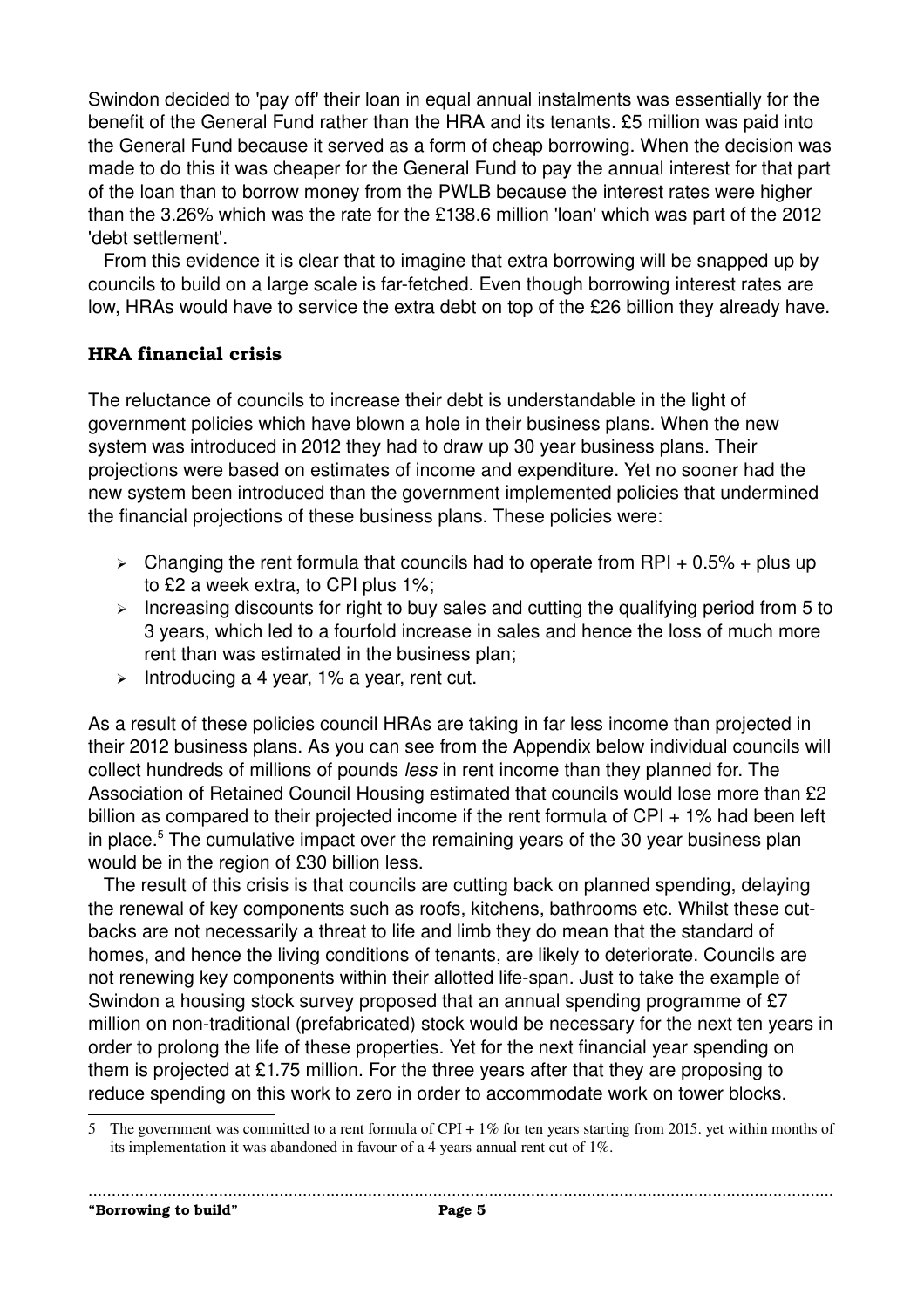The under-funding which Kensington & Chelsea Council's HRA faces can be gauged by its £87 million shortfall over five years on money needed for capital spending. In this case the financial shortfall was certainly a factor in the cheapskate work carried out on Grenfell Tower which led to the catastrophe (See**"Grenfell Tower: the deadly consequences of** under-funding of council housing" <sup>[6](#page-5-0)</sup>). This shows how the funding crisis faced by HRAs *can have lifethreatening consequences*.

 The four year rent cut, combined with increased RTB sales is having a significant impact on rental income. Local Government Financial Statistics for England 2017 show that in 2016/17 council rent income fell by £124 million, or 1.7% compared to 2015/16. Overall income fell by £312 million or 3.5%. Debt and interest charges remain at around 25% of annual income, at £2.097 billion. To propose therefore, in the midst of this financial crisis, that councils take on more debt to build new homes, is absurd. As one Lead Member of a big authority posed recently, "Why would I take on extra debt when my revenue is decreasing?"

 Without central government grant for new build, existing council tenants would carry the burden of new borrowing (it's their rent which is used to service the debt). New debt has to be serviced by declining revenue. Whilst the government is proposing to reintroduce the rent formula of CPI + 1% from 2019, for five years, it can in no way resolve the financial crisis. In the case of Swindon, for instance, an assumption was built into its 2012 business plan that CPI + 1% would be reintroduced, so it will have no impact on the level of loss of income as compared to its 2012 projections. If the formula is reintroduced then the extra rent (compared to the rent cut) is likely to be used to fund the backlog of work which has built up rather than building new homes.

#### **The Islington example**

Recently Islington Council wrote to the Secretary of State for Communities and Local Government asking him to raise their borrowing cap. Yet they have only used £10 million of their 'borrowing headroom', with the capacity still to borrow another £57 million.

 A quick look at the situation in Islington shows the difficulties all stock owning authorities face in the absence of central government grant for new building. The council owned 25,245 properties at the end of the 2016-17 financial year. During that year it let only 1,250 properties. It has a waiting list of 18,000. It boasted to Mr Javid that it will deliver 2,000 new "affordable homes" from 2015-2019, though only 500 will be council homes, that is 100 a year. However, this is less than the number of homes they are losing under RTB. In the last four years they sold off 651.

 The letter to Mr Javid says that with an extra £80 million HRA borrowing they would be able to increase the council housing output by an extra 160 units. Yet this extra borrowing would not enable them to even replace all the homes sold under RTB. This underlines the fact that increased borrowing cannot secure new building on anything like the scale required to address the housing shortage.

**"Borrowing to build" Page 6**

<span id="page-5-0"></span><sup>6</sup> See http://keepourcouncilhomes.wordpress.com/2017/06/21/grenfell-tower-the-deadly-consequences-of-underfunding-of-council-housing/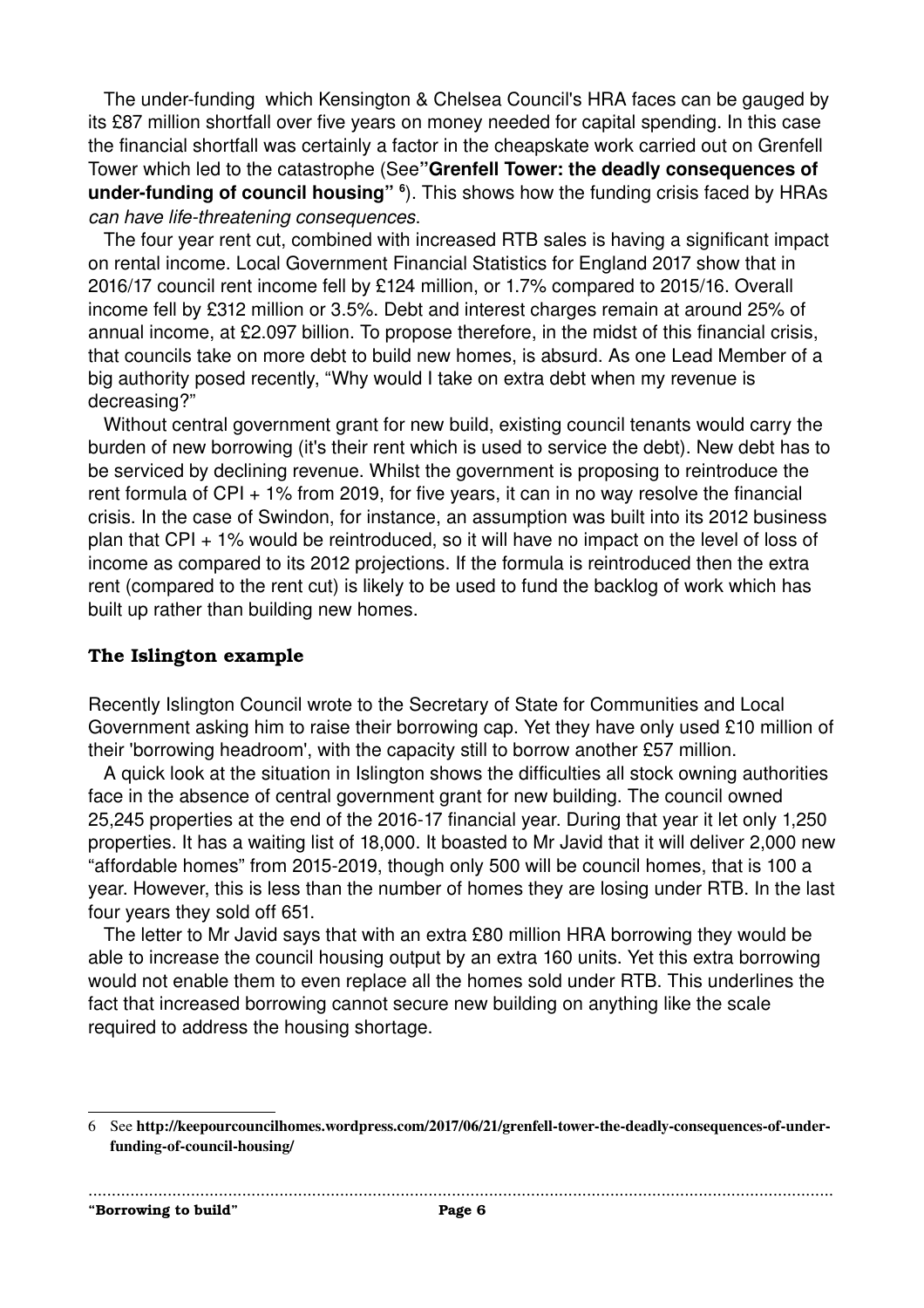#### **Large scale building requires central government grant**

There is currently no central government grant available for 'social housing' under the government's 2nd round of its Affordable Homes Programme. Recently, the Prime Minister, announced an extra £2 billion for "affordable housing". The DCLG disingenuously announced that this *could* fund 25,000 council homes with "a typical grant" of £80,000 per property. Whilst they said that councils will be able to apply for grant from this funding for 'social rent' homes they will have to compete with housing associations and there is no prospect that this will all be for 'social rent' in any case. Even if it were, 5,000 homes per year, would be less than half the loss of homes under current RTB sales.

 A large scale council house building programme would require serious money from government. With grant at £80,000 average, £4 billion a year would help fund 50,000 council homes a year, £8 billion would help to fund 100,000.

 Unfortunately Labour's current policy is likely to be in the region of £60,000 a property, though its entire programme for "affordable housing" would be around £4 billion according to John Healey's office.<sup>[7](#page-6-0)</sup> Given the fact that they are the only realistic alternative government, shifting their policy is the only practical means of opening up the prospect of a large scale council house building programme.

#### **Conclusion**

At the very time when they are under-funded as a result of the cost of servicing existing 'debt' and the impact of government policies on their rental income, increased borrowing by local authority HRAs is no solution to the council housing shortage. In 2012 the LGA and other organisations estimated that lifting the borrowing cap by £7 billion would enable councils to build an extra 12,000 a year for five years. This obviously didn't factor in changes in government policy since then which have undermined their finances. The 1% rent cut forced councils to scale back their building ambitions. For instance, Reading had to abandon its plans to build 1,000 homes over ten years because of the rent cut.

 As we have seen from our analysis of the COR4 data council housing debt is a burden on local authorities. There is a strong case for cancelling the bogus debt which was imposed in 2012. In the consultation on the new system even the LGA called for debt cancellation. This is a policy STCG has been raising with Labour (see **"The case for cancelling council housing 'Debt'"**[8](#page-6-1) ). Whilst the current government will obviously not countenance such a policy, it does have power under the 2011 Localism Act to "reopen the (debt) settlement" if a local authority's income or costs significantly impacts on their finances. Government guidance on 'self-financing' actually gave the example of a change in national rent policy as one of the reasons why the debt settlement could be reopened. It would mean giving a 'payment' to councils, in effect adjusting the debt to take account of the loss of rent resulting from government policies.

 In the case of Swindon, if the debt was adjusted to take account of lower income, it would mean in effect writing off the remaining debt<sup>[9](#page-6-2)</sup>. This would no doubt apply to other

<span id="page-6-0"></span><sup>7</sup> See correspondence with John Healey's office cited in http://martinwicks.files.wordpress.com/2017/10/radicalpoa.pdf

<span id="page-6-1"></span><sup>8</sup> http://keepourcouncilhomes.wordpress.com/2016/11/20/the-case-for-cancelling-council-housing-debt/

<span id="page-6-2"></span><sup>9</sup> The estimated loss of income over the course of the remainder of the 30 year business plan is more than £360